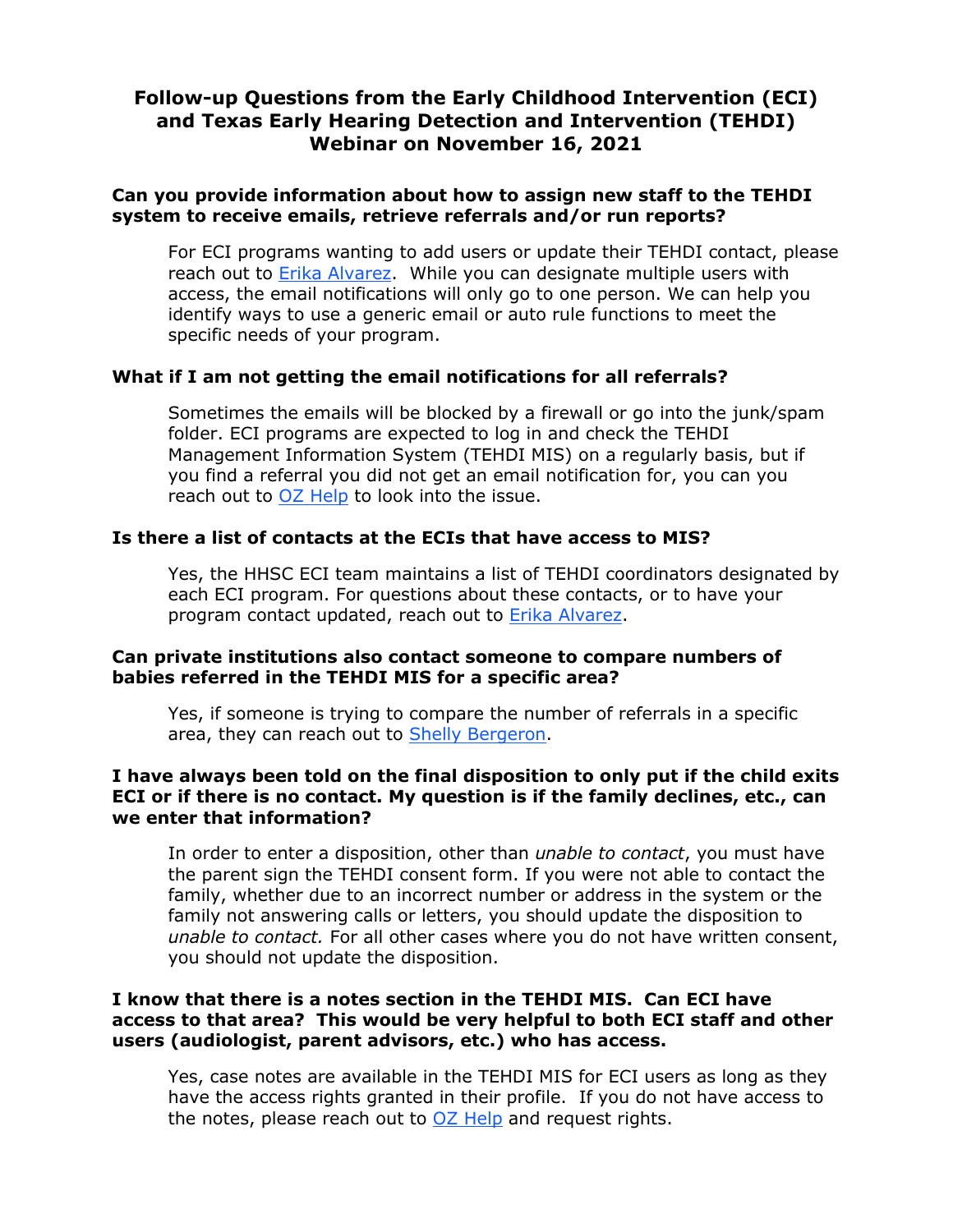## **Is there an option for Final Disposition if the family enrolled in a private institution rather than ECI?**

One of the recent upgrades to the TEHDI MIS included the addition of a few new disposition options. If you have written consent from the family and they have told you that they are receiving intervention services outside of ECI, you can select the *enrolled in non-Part C services* disposition.

The complete list of final dispositions in the TEHDI MIS are as follows: **Final Disposition Key** 

| <b>Disposition</b>                     | When to Use                                                        |
|----------------------------------------|--------------------------------------------------------------------|
| <b>Enrolled in ECI</b>                 | Infant enrolled in ECI with signed IFSP                            |
| <b>Family Declined Services</b>        | ECI was not initiated or was discontinued because family declined  |
| <b>Enrolled in Non-Part C Services</b> | Infant enrolled in private services instead of ECI                 |
| <b>Not Eligible for Services</b>       | Infant not enrolled because not eligible for ECI                   |
| Unable to contact*                     | Unable to reach the family despite letters & phone calls           |
| Moved Out of State                     | Infant not enrolled in services because family moved outside Texas |

\*consent form not required to choose this outcome

## **If a referral was missed initially, and when you see it in the system the hearing outcome is now "normal", what disposition do we use?**

As long as you accepted the referral, it will automatically drop to the normal hearing category.

#### **When entering the disposition, if client has been enrolled in ECI, do we enter the date of IFSP?**

Another one of the recent upgrades to the TEHDI MIS included the option to enter dates for the enrollment, the Individualized Family Service Plan (IFSP) and exit. While ECI programs are not required to enter these dates, if you have written consent and want to add these dates, you can.

#### **Do RDSPD programs have access to TEDHI or do we rely on ECI to notify the program of new referrals?**

Some Regional Day School Programs for the Deaf (RSDPD) will have access if they have a program audiologist who serves the birth to three population providing diagnostic testing and/or hearing technology fitting and programing services. For questions about access to the TEHDI MIS, you can reach out to [OZ Help.](mailto:ozhelp@ozsystems.com)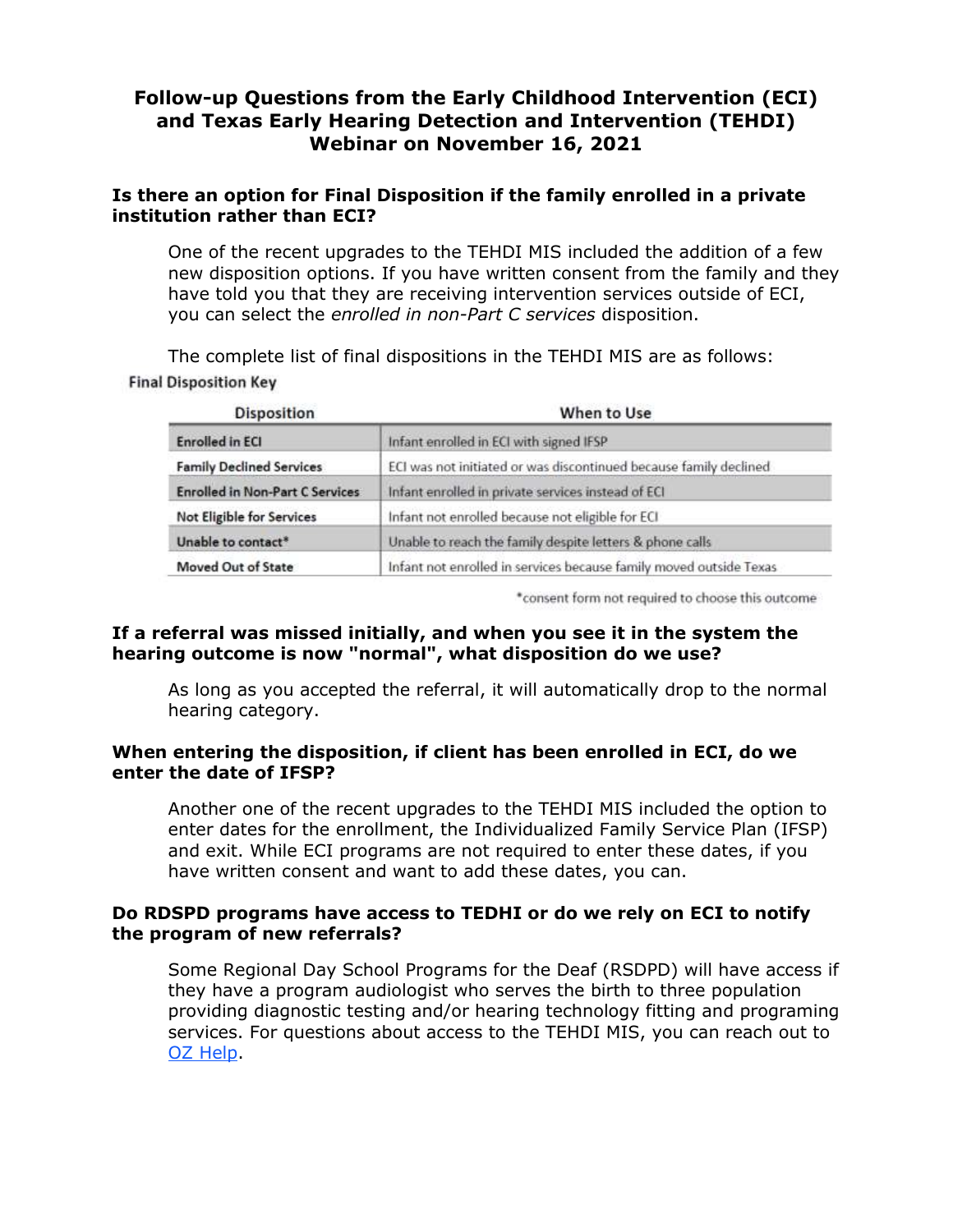### **Our RDSPD uses an online audiologist that contracts with us only a few hours a month. We contact her if we need help with something. Would she have access to the system?**

The TEHDI program is open to audiologists in Texas who provide diagnostic and follow-up choices to children birth to three. For questions about access to the TEHDI MIS, you can reach out to [OZ Help.](mailto:ozhelp@ozsystems.com)

## **Are parents/caregivers allowed to decline services for D/HH or ECI?**

Yes, parents and caregivers are always allowed to accept or decline any services recommended by the team. Information about this and other parent rights can be found in the [Texas Administrative Code §350.207](https://texreg.sos.state.tx.us/public/readtac$ext.TacPage?sl=R&app=9&p_dir=&p_rloc=&p_tloc=&p_ploc=&pg=1&p_tac=&ti=26&pt=1&ch=350&rl=207) and [Texas](https://texreg.sos.state.tx.us/public/readtac$ext.TacPage?sl=R&app=9&p_dir=&p_rloc=&p_tloc=&p_ploc=&pg=1&p_tac=&ti=26&pt=1&ch=350&rl=209)  [Administrative Code §350.209.](https://texreg.sos.state.tx.us/public/readtac$ext.TacPage?sl=R&app=9&p_dir=&p_rloc=&p_tloc=&p_ploc=&pg=1&p_tac=&ti=26&pt=1&ch=350&rl=209)

#### **In some cases, ECI providers do not make referrals to the RDSPD for babies who are deaf and hard of hearing because they assume they can provide similar services. Are ECI providers required to refer children who are deaf or hard of hearing to the RDSPD?**

[Texas Administrative Code §350.813](https://texreg.sos.state.tx.us/public/readtac$ext.TacPage?sl=R&app=9&p_dir=&p_rloc=&p_tloc=&p_ploc=&pg=1&p_tac=&ti=26&pt=1&ch=350&rl=813) outlines the requirements for referring children who are deaf or hard of hearing to the LEA and requires ECI programs to make a referral to the LEA to participate in the eligibility determination process as part of the interdisciplinary team when an audiological assessment is provided.

If you have a concern about referrals, you should first reach out to the local ECI Program Director. If you don't know your local ECI contact or have continued concerns, please reach out to [Erika Alvarez.](mailto:erika.alvarez03@hhs.texas.gov)

#### **Are ECI teams supposed to invite Parent Advisors to the IFSP meetings?**

Yes, Parent Advisors must be invited to all IFSP meetings and they must get a 10-day advanced notice of each meeting. A Parent Advisor must attend the initial and all annual IFSP meetings.

Parent Advisors do not always attend the meetings for periodic reviews. If they do not attend the meeting, the service coordinator should send a copy of the IFSP to the Parent Advisor, who must review and sign the IFSP, and send a signed copy back to the service coordinator. For more information, see [Texas Administrative Code §350.1009.](https://texreg.sos.state.tx.us/public/readtac$ext.TacPage?sl=R&app=9&p_dir=&p_rloc=&p_tloc=&p_ploc=&pg=1&p_tac=&ti=26&pt=1&ch=350&rl=1009)